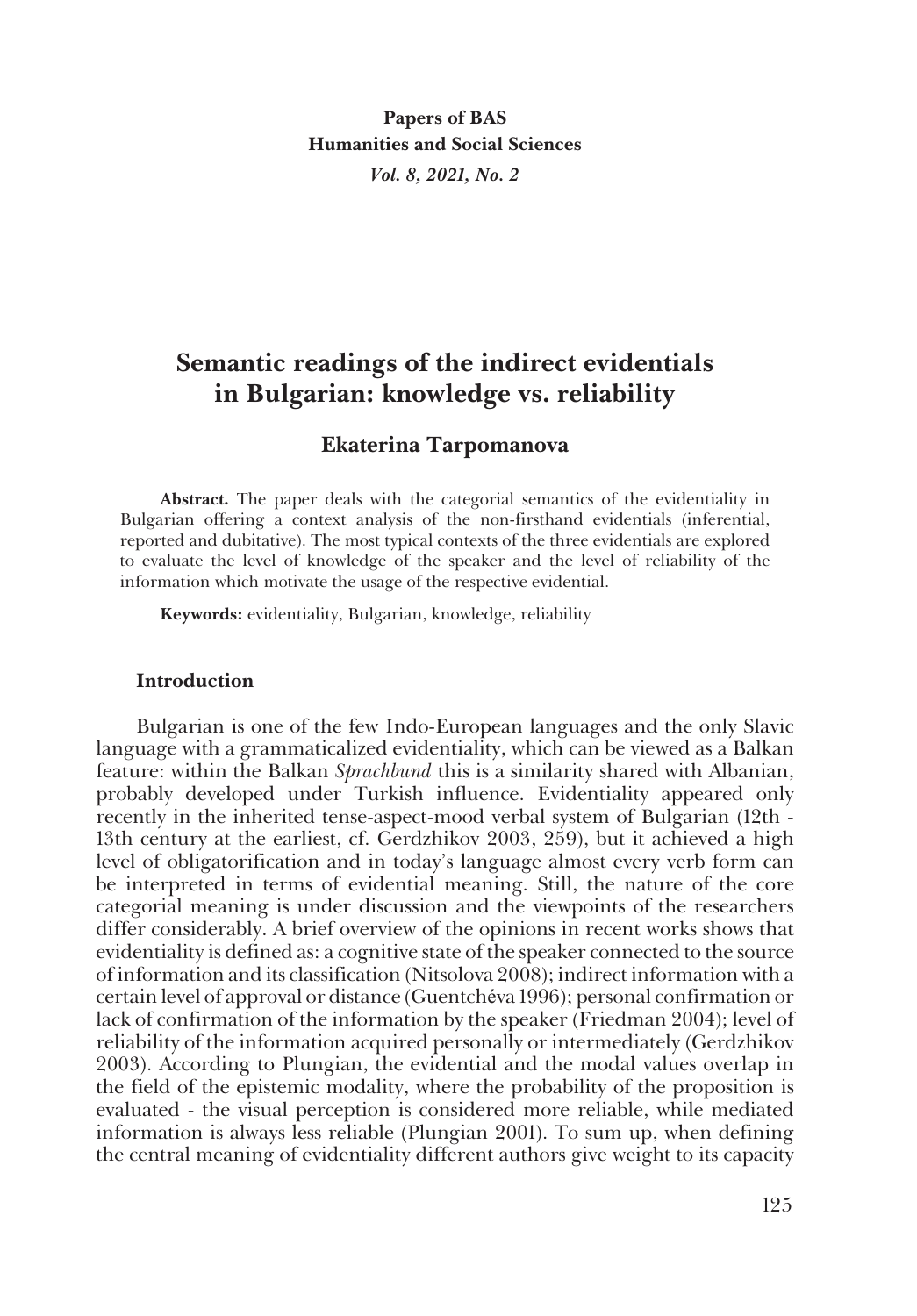either to indicate the information source or to evaluate the reliability of the statement. The problem may be approached by exploring the typical contexts of the indirect evidentials and detecting the source of the speaker's knowledge and the level of credibility of the utterance from the viewpoint of the speaker. A detailed description of the contextual usages of the non-fisrthand evidentials was made by Gerdzhikov (Gerdzhikov 1977; Gerdzhikov 2003), Aleksova (Aleksova 2015; Aleksova 2016), Moskova (Moskova 2019; Moskova 2020), among others.

## **Evidentiality system in Bulgarian**

In the typological study of Aikhenvald the evidentiality system of Bulgarian is classified as A1 type, i.e., firsthand vs. non-firsthand information (Aikhenvald 2004: 288). This classification is well-grounded taking into account the fact that in Bulgarian, unlike Albanian for instance, the indicative is marked for direct (firsthand) evidential meaning. On the other hand, there are three morphologically marked non-firsthand evidentials that emerged from the perfect tense ('be'-auxiliary + past active participle) and further developed temporal paradigm: reported marked by the *-l* participle and the omission of the auxiliary in the 3rd person, inferential marked by the *-l* participle and the presence of the auxiliary in the 3rd person, and dubitative marked by the additional auxiliary *bil*. The indirect evidentials have a reduced temporal paradigm where tenses are grouped by pairs (except the aorist). Additionally, the inferential has only the tenses with past reference, i.e., the imperfect, the aorist, the pluperfect, the future in the past (*futurum praeteriti*), and the future perfect in the past (*futurum exactum praeteriti*). Table 1 presents the tense forms of the reported, the inferential (with the tenses with past reference available) and the dubitative of the 3rd p. sg. of the verb *чета* 'read'.

| Tense                | Reported        | Inferential    | Dubitative       |
|----------------------|-----------------|----------------|------------------|
| PRS/IMPERF           | четял           | четял е        | четял бил        |
| <b>AOR</b>           | ue <sub>1</sub> | $ue$ e         | чел бил          |
| PERF/PLUPERF         | чел бил         | чел е бил      |                  |
| FUT/FUT.PRAET.       | шял да чете     | щял е да чете  | щял бил да чете  |
| FUT.EX./FUT.EX.PRAET | щял да е чел    | щял е да е чел | щял бил да е чел |

**Table 1.** Temporal paradigm of the indirect evidentials

There are two problematic issues in the temporal forms of the evidentials caused by grammatical ambiguity. The first one is the homonymy between the indicative perfect and the inferential aorist, which in certain contexts, especially after verbs of utterance, cannot be disambiguated:

(1) *Тя каза, че е пристигнала в София.*

'She said she arrived in Sofia.'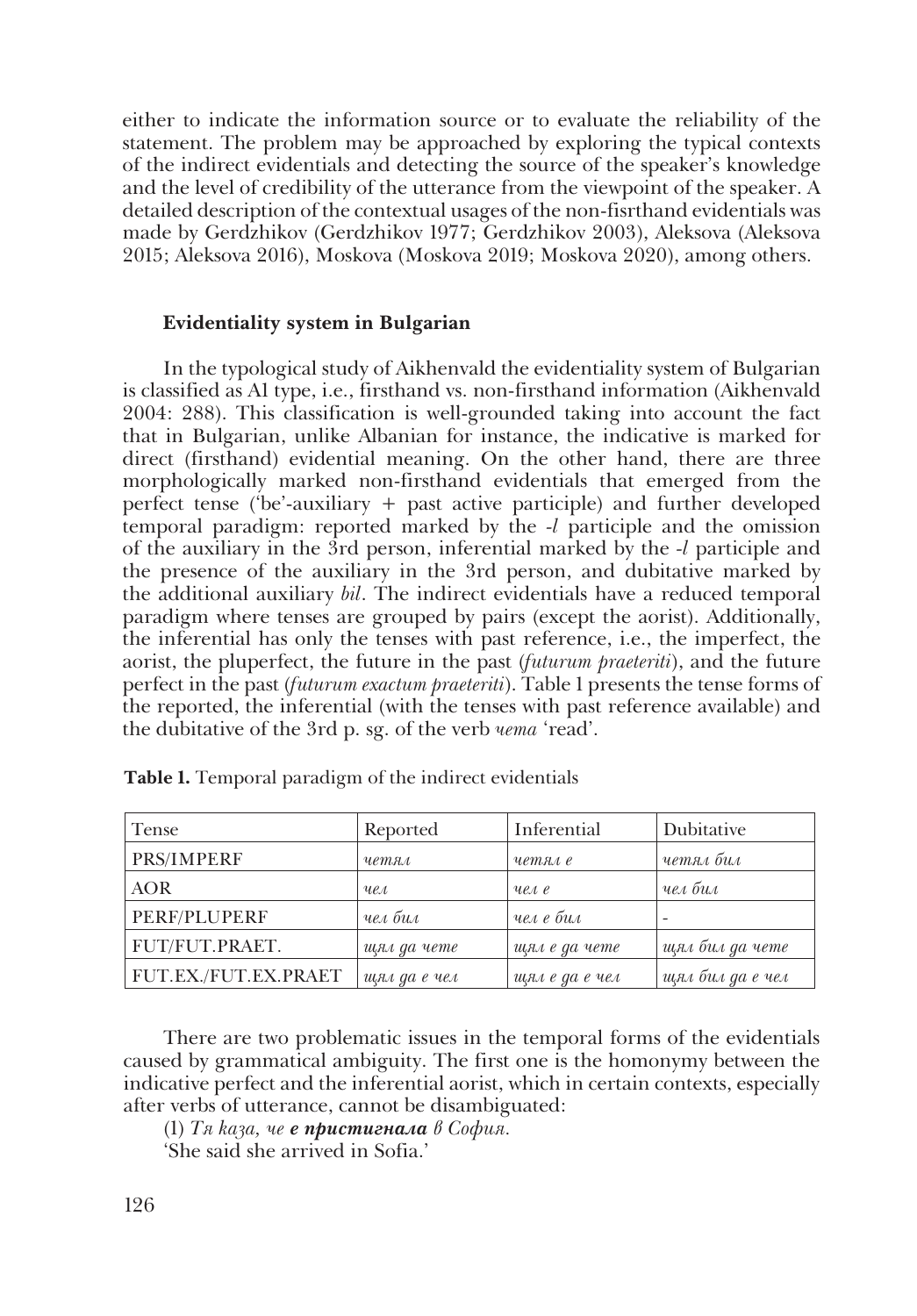According to Nitsolova, given the expansion of the inferential aorist, the usage of indicative perfect is reduced to contexts that explicitly designate witnessed situations (Nitsolova 2008, 354).

The second ambiguity is due to the very complex form of the dubitative which enhances the omission of its distinctive marker, the auxiliary *бил*. Therefore, the dubitative may coincide with the reported.

#### **Contextual readings of the inferential**

By the inferential the speaker presents the information as non-witnessed and acquired through inference. In Bulgarian, it has achieved a high level of grammaticalization and may be found in a variety of text types.

**Indirect knowledge inferred from visible traces.** The prototypical situation where inferential is used is the inference of non-witnessed events based on visible traces, i.e., the knowledge of the speaker is acquired indirectly by making the logical relation between the event and its traces. This meaning may be found in various contexts, including colloquial speech, but the most representative one is the genre of detective fiction. Crime novels have similar structure: a mystery must be resolved, an investigator, professional detective or not, analyses the proofs and finally reveals the crime. This type of context enhances the use of the inferential, especially in the detective's speech when he or she assumes the actions of the criminal.

(2) *Не ще съмнение, че Степлтън е имал влияние над нея, което може би се е дължало на това, че тя го е обичала, или на страха, който е изпитвала от него, а най-вероятно и на двете, тъй като тези чувства са напълно съвместими. Във всеки случай влиянието му е било много голямо. По негова заповед тя се е съгласила да минава за негова сестра, но когато се е опитал да я накара да стане пряка съучастница в убийство, Степлтън е разбрал, че властта му над нея има граници.* (Артър Конан Дойл, "Баскервилското куче")

'There can be no doubt that Stapleton **exercised** an influence over her which **may have been** love or **may have been** fear, or very possibly both, since they are by no means incompatible emotions. It **was**, at least, absolutely effective. At his command she **consented** to pass as his sister, though he **found** the limits of his power over her when he **endeavoured** to make her the direct accessory to murder.' (Arthur Conan Doyle, *The Hound of the Baskervilles*)

The inferential forms may be accompanied by lexical markers indicating that the information is non-firsthand (such as adverbials *probably, presumably, maybe*, etc.), but also specifying the level of the speaker's conviction in the facts. The speaker's stance is most often in support of a high reliability of the information, despite the non-witness position. In the text quoted here, the belief of the famous detective Sherlock Holmes in the credibility of his inference is supported by the initial expression *there can be no doubt*.

**The common knowledge as a source of inference.** Another field where the inferential is widely used are the scientific hypotheses. The register of science generally requires a neutral lexical and grammatical expression; that is why the most frequent verbal form is the indicative present tense, which is appropriate to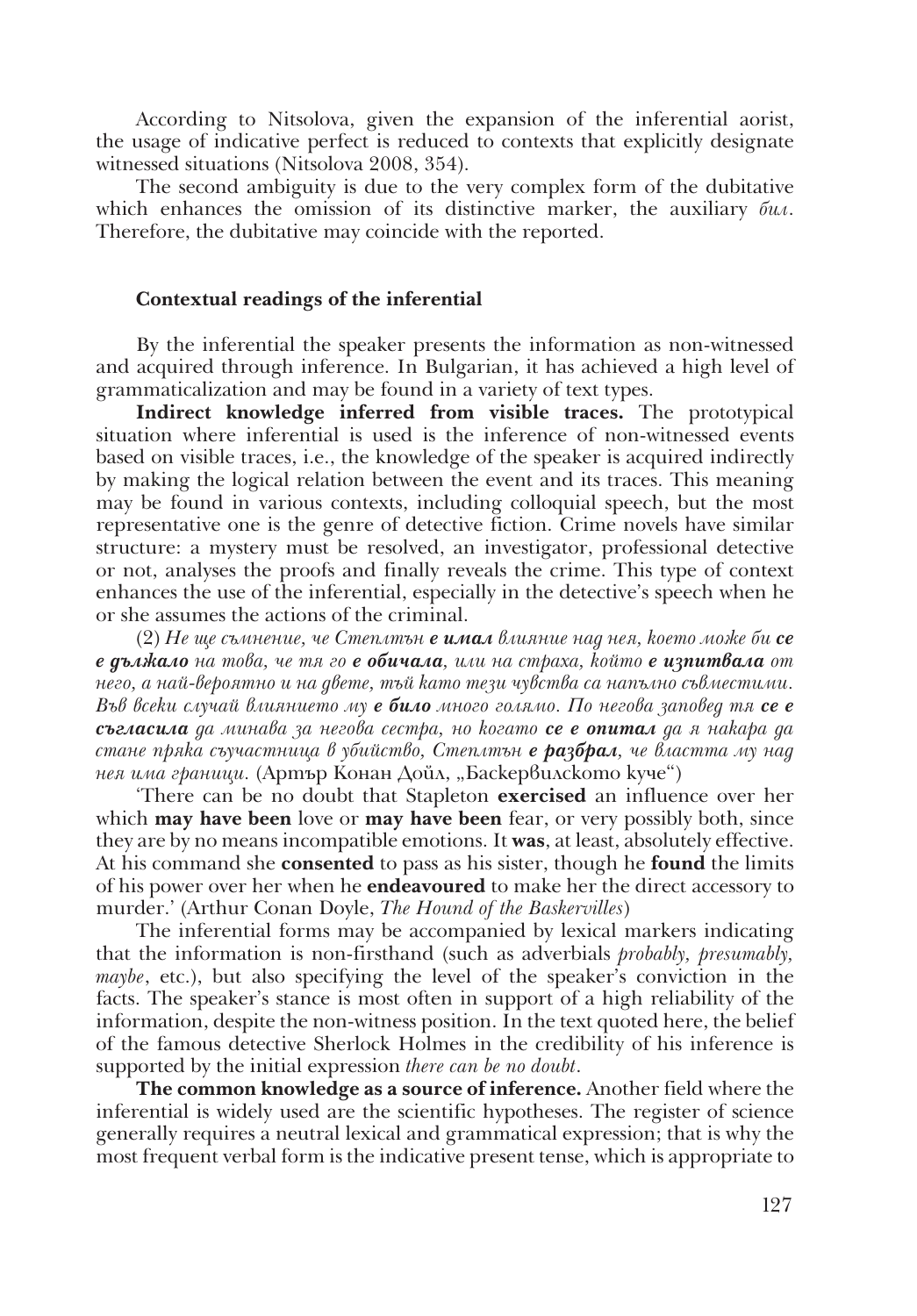indicate reliable facts, statements and analyses. Still, the inferential occurs quite often in scientific texts to express hypotheses related to non-witnessed events rather based on well-known facts, logical relations or the common knowledge of the humanity about the world.

(3) *Учените смятат, че тези същества са изглеждали повече като шимпанзета, отколкото като хора, и вероятно са прекарвали повече от времето си в гъстите гори, където могат да се прехвърлят от едно на друго дърво, без да слизат на земята. (…) Ранните ни предци, които са се отделили от общия ни прародител с шимпанзетата, вероятно са били способни да се катерят по дърветата и да ходят по земята.* (nauka.offnews.bg)

'Scientists believe that these creatures **looked** more like chimpanzees than humans, and probably **spent** most of their time in dense forests, where they could move from one tree to another without descending to earth. (…) Our early ancestors, who **separated** from our common ancestor with chimpanzees, **were** probably able to climb trees and walk on the earth.'

# **Contextual readings of the reported**

The reported is the most frequent and the most grammaticalized evidential in terms of obligatorification, i.e., in the majority of its typical contexts it cannot be replaced by another grammatical form.

**From indirect knowledge to quoting.** The general semantics of the reported is most often defined as reporting information from an indirect source, which is unspecified and therefore may be either known or unknown - a concrete person, a hearsay, etc. The speaker presents him/herself as a non-witness of the event. This general semantic interpretation is attested in many of the usual contexts of the reported: colloquial speech, fiction (both author's speech and dialogue), media texts, etc.

(4) *Фактите, които мъжът показа като картини, бяха ужасни. На сутринта той отишъл до къщата на жена си, за да я помоли да се върне при него с децата. Тя отказала и той си тръгнал много нервиран. Хората, които срещал - назова ги по име, го поздравявали, но той не им отвръщал. Един от тях му бил приятел и точно той се изплашил, като го видял в такова състояние.* (Диляна Герганска, "Аз съм една от вас")

'The facts the man showed as pictures were terrible. The next morning, he **went** to his wife's house to ask her to go back to him with the children. She **refused** and he **went** back home very nervous. People he **met** - he mentioned them by name, **greeted** him but he didn't answer. One of them **was** a friend of his and it was exactly him who **was scared** when he **saw** him in such a condition.'

The excerpt of a novel in (4) presents the narrator reporting a story she learned from a man she met. The first sentence starts with the narrator's introducing words with indicative verb forms that she will further retell the men's story, which is, on the other hand, conveyed by reported forms. It should be noticed that in the middle of the story there is a clause with an indicative aorist that interrupts the reporting and assigns a witness position to the narrator.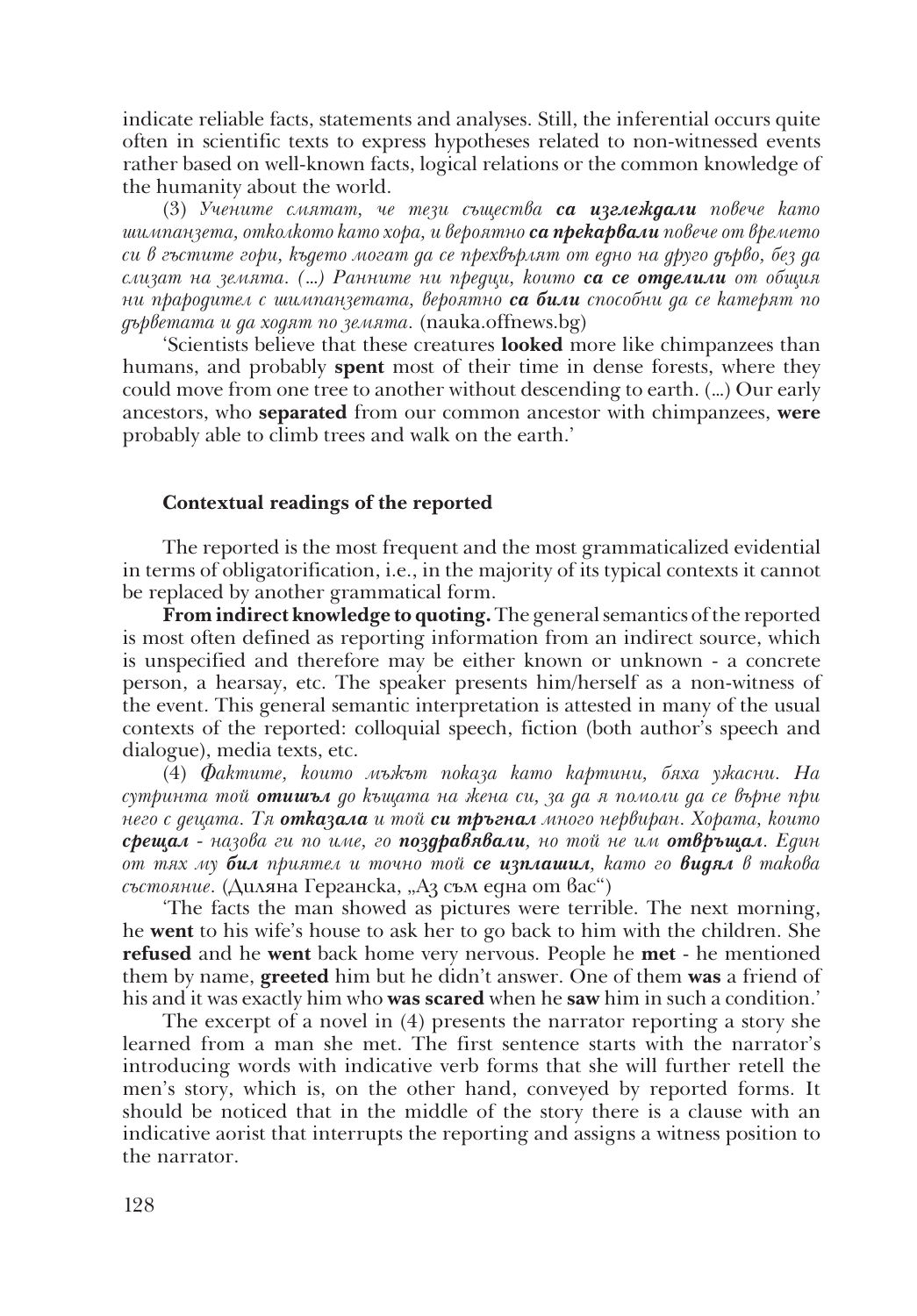In similar contexts the speaker could use reported forms in order to distinguish quoted words.

(5) *Късно снощи мъж ми отива за гъзпапир. Отново му отказват, защото доставката била сутринта, тогава да дойдел, казват. Той започва да се жалва на касиерката, че не може да не отиде на работа, защото е лекар и това не е честно. Лекарите с мръсни задници ли да стояли...* (facebook)

'Last night my husband went for a toilet paper. They didn't give him again, because the delivery **was** next morning, he **should come** then, they said. He started to complain to the cashier that he can't go to work, because he is a doctor and that's not fair. **Shall** doctors **stay** with dirty asses…'

The speaker used for this story the historical present which is a widespread strategy to present past non-witnessed events. In the story only the quotations are in reported forms in order to be distinguished from the narrator's speech thus replacing the direct speech.

In the examples given above the speaker takes a clearly non-witness position, pointing out that his or her source of information is another person, but, on the other hand, does not evaluate the credibility of the information as low. What is more, the reported information is rather trustable and the speaker does not express any doubts about its credibility.

**Knowledge and cognitive evaluation.** The choice between evidential or indicative in colloquial speech and fiction may be related to the cognitive classification of the information. A non-witnessed event expressed by a reported form may be further conveyed by indicative because it has been moved to the speaker's cognitive structures of strong knowledge (Nitsolova 2008, 334-337).

(6a) *Иван се оженил миналата година.*

(6b) *Иван се ожени миналата година.*

'John married last year.'

The choice of the indicative aorist does not make the information more reliable, but it rather focuses on the fact itself making the information source irrelevant for the utterance. Contrariwise, by choosing the evidential the speaker intents to underline the indirect source. Subsequently, in such contexts the reported, as opposed to the indicative, may be seen as emphatic.

**Knowledge and mediation.** *Имало едно време…* 'Once upon a time…' is the formula to introduce a fairytale, always using the reported evidential. Unlike Albanian, in which only the introducing formula preserves the evidential and the story goes further with past tenses of the indicative, in Bulgarian the whole text is in reported evidential and, what is more, the genre of fairytales is constantly associated with the reported. Similarly, the reported is frequently used in folklore songs and anecdotes. What unites these folklore genres is that the author is anonymous and the storyteller or the singer has the role of a mediator between the information (that he or she learned from somebody else) and the listener(s). The function of the reported is to indicate the indirect way the speaker acquires the information, at once implying the distance in time between the events and the moment of utterance.

The reported has a similar function in history texts pointing out that the information comprises past non-witnessed events recovered by historical sources. A number of researchers consider that, as opposed to the present historical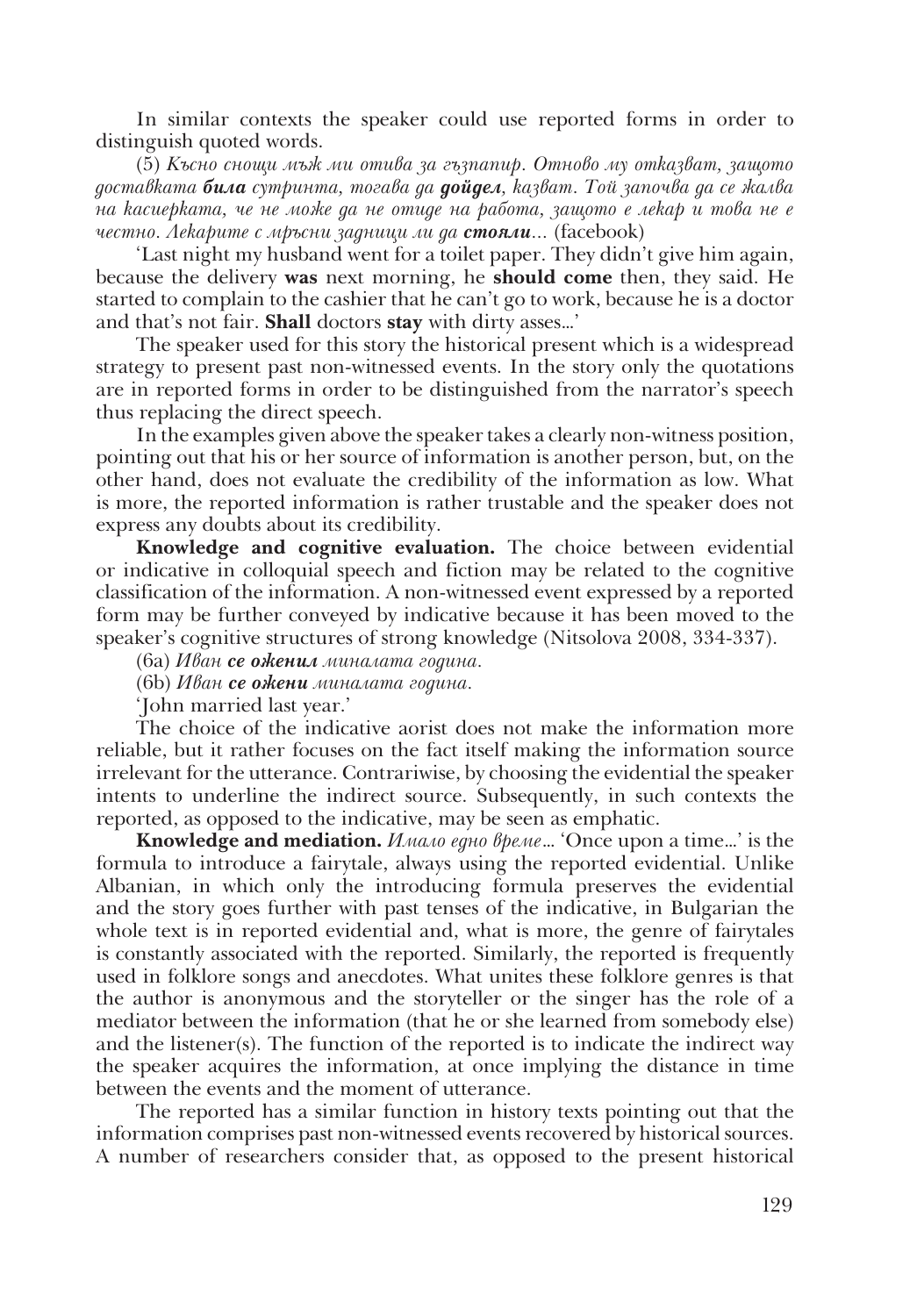tense of the indicative, which is the neutral way to present historical events, the reported makes the historical texts sound legendary and associate its usage to the popular science (cf. Nitsolova 2008, 386). Nevertheless, both in folklore and history the credibility of the facts presented by reported is not questioned.

**Knowledge and/or reliability.** Evidentials are believed to express the reliability of the information or the speaker's personal commitment to the utterance. In Bulgarian, this function of the reported is found most often in journalism, but also in colloquial speech and fiction. The purpose of a journalistic text is, at best, to inform about certain events, but also to convince the public that those events are true. To present the facts as reliable, journalists make use not only of lexical connotations, but also of grammatical features, if available. The evidentiality in Bulgarian with its systematic opposition between firsthand and non-firsthand seems to be an expedient means for that purpose.

In journalism the events are presented by the indicative tenses, although the author is most often not a witness, but rather quotes another source. This is usually explained by the intention of the journalist to present the information as directly acquired and subsequently true, but in fact there is a deeper reason which is connected to knowledge. A good number of media texts report about publicly known events or persons and in such context indicative is used, while reported is preferred in case of specific events concerning unknown persons:

(7) *Тръмп обяви началото на бързо разрабоване на ваксина* (nova.bg)

'Trump announced the beginning of a vaccine development.'

(8) *Крадецът успял да ухапе единия от продавачите в магазина, който бил откаран в болница*. (dariknews.bg)

'The thief bit one of the sellers in the shop who was transported to the hospital.'

The nature of the events reported in the two texts is clearly different: the first one is about a well-known person, the American president, who has made this announcement publicly, in the presence of many media representatives, and whose words will be further transmitted by many media, which makes it a public knowledge and motivates the usage of indicative aorist; contrariwise, the second one concerns a local event involving unknown persons and the indicative is inappropriate. Still, in certain conditions the reported evidential may be used to indicate events of the type of public knowledge:

(9) *Тръмп обявил политиката на САЩ в Украйна за безсмислена*

*Бивш високопоставен служител на президентската администрация заяви, че Доналд Тръмп смята, че действията на Вашингтон в Украйна са безсмислени и дразнят Русия, предават РИА Новости и американският вестник The Washington Post, цитирани от Фокус. Според изданието бившият чиновник многократно е обсъждал този въпрос с Тръмп. Според него последните действия на САЩ в Украйна, "са безсмислени и само дразнят руснаците"*. (segabg.com)

'Trump declared US policy in Ukraine meaningless

A former senior official of the presidential administration declared that Donald Trump believes that Washington's actions in Ukraine are meaningless and irritate Russia, RIA Novosti and The Washington Post reported, quoted by Focus. According to the publication, the former official has repeatedly discussed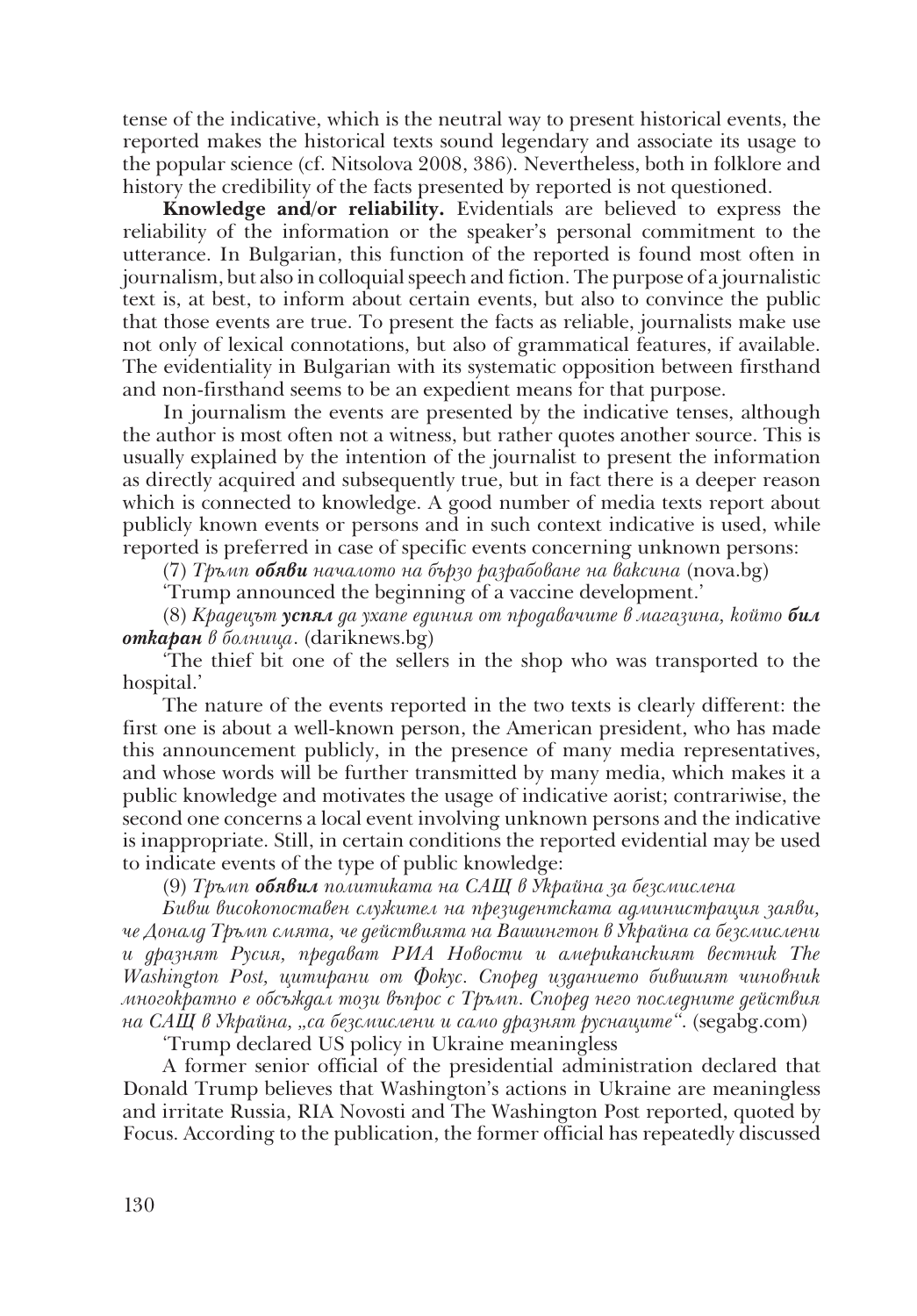this issue with Trump. According to him, the recent US actions in Ukraine "are meaningless and only irritate the Russians."'

The title of the news contains a reported form which is usually interpreted either as a sign of non-reliability, i.e., the reporter does not believe that Trump has made the declaration or would like to suggest to the public that it is not the case, or as a sign of disengagement, i.e., the reporter is not sure about the reliability of the information and therefore would not like to take responsibility of it (cf. Guentchéva 1996, 52). Both assumptions are acceptable, but in fact the usage of reported is motivated by the source of information: the public declaration is not made by Trump himself, but by a former official of his administration. Therefore, the disbelief or the disengagement evoked by the reported in the title relys on the quotation of somebody else's statement, which is explicitly mentioned in the text.

In media, quotations are not necessarily an expression of incertitude or disbelief:

(10) *Тръмп щял да се тества всеки ден за коронавирус* (plovdiv24.bg)

'Trump will be tested everyday for coronavirus (he said)'

In the example above the reported is an economical way the words of the president to be quoted.

#### **Contextual readings of the dubitative**

**Unreliability of non-firsthand information.** The dubitative expresses the speaker's doubt towards the reported information. It is a part of the evidential system in Bulgarian both formally, as its origin is related to the perfect tense, and semantically, as one of its semantic components is the source of information (non-firsthand). The second semantic component of the dubitative is the speaker's subjective opinion that the information quoted is not to be trusted. The typical contexts of the dubitative are the expressive colloquial speech, fiction and (yellow) media texts. Unlike the other non-firsthand evidentials, it cannot be used in long texts.

(11) *Вадят се какви ли не неща за мен. Видите ли, била съм казала за Цветелин Кънчев, че бил най-великият политик. Но моля ви, политическите ми критерии са малко по-завишени.* (dnes.dir.bg)

'They say all kind of things about me. You see, (they say) I had said about Tsvetelin Kanchev that he is the greatest politician. But please, my political criteria are a bit higher than that.'

In the sentence above, the dubitative is used in an unambiguous context: a famous actress quotes rumours she finds groundless and therefore wants to disprove.

**Dubitative or reported?** The morphological marker of the dubitative is the auxiliary *бил*, but in some cases of clearly dubitative context it is omitted, and the verb form completely coincides with the reported:

(12) *Пишел автобиография, той не може да пише, само да се подписва, пишел бил, тъпак.* (fakti.bg)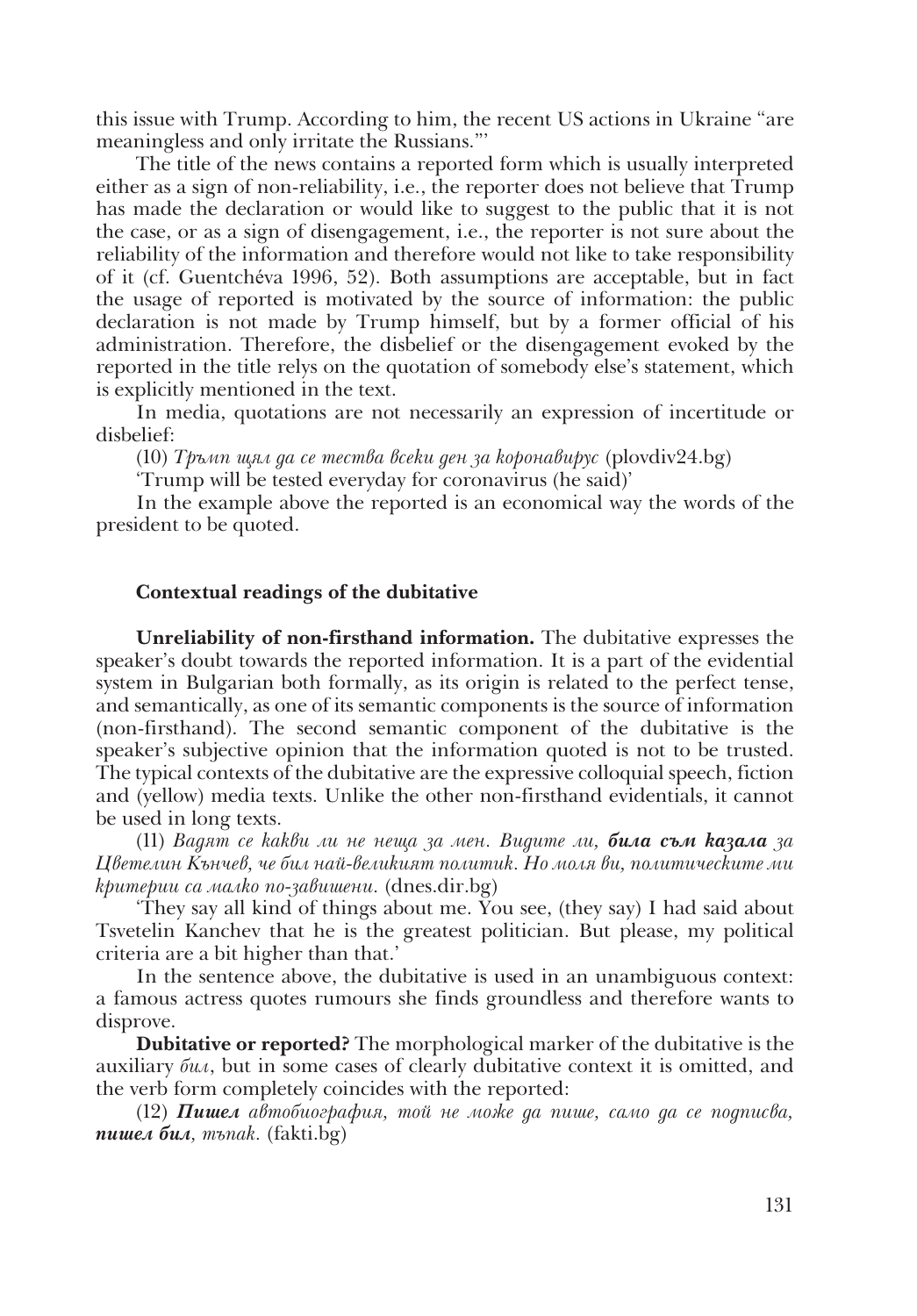'So he is writing an autobiography, he can't even write, he can barely sigh, and now he's writing, idiot.'

In this sentence the author demonstrates his doubt towards the intention declared by the football player Dimitar Berbatov to write an autobiography. In the sentence the verb 'write' occurs twice, without and with the dubitative auxiliary, both forms having a dubitative reading. The omission of the auxiliary may be explained by the late grammaticalization of the dubitative in the frame of the evidential system of Bulgarian (cf. Gerdzhikov 2003, 258) and by the language economy principle which applies in this case due to the complexity of the dubitative form. On the other hand, the semantic proximity between the dubitative and the reported (both comprising the semantic component of quoted speech) allows that the latter occurs in dubitative contexts where the doubt is expressed by the intonation or by lexical markers.

#### **Conclusions**

The choice of an evidential form in Bulgarian depends on multiple factors, the most important being the information source, or how the speaker gets to know the information in the utterance. The opposition between the indicative and the indirect evidentials emerged from the perfect tense is based on the type of information source: the indicative is marked for firsthand source whereas the indirect evidentials are marked for non-firsthand source. This opposition is regularly found in any contexts of use and seems to be crucial for the category of evidentiality. A neutralization is possible in cases of further cognitive classification of the information where the indicative is associated with a strong knowledge while the indirect evidentials indicate a weak knowledge. Thus, if the information is classified as well-known for the speaker or for the listener(s) regardless of its source, it may be expressed by the indicative. In such cases the indirect evidentials as opposed to the indicative become an emphatic means to denote an indirect knowledge. The evidentiality system in Bulgarian interacts also with other factors such as the communication strategy of the speaker, the text register and text genre, the pragmatic context of the communication act, etc.

The reliability of the information is another prominent factor, but it is a part of the core semantics of the dubitative only. As for the other two indirect evidentials, the reported and the inferential, they are rather neutral in evaluating the reliability, which may be specified according to the speaker's intentions by lexical means, by the intonation or by the general context. With this respect an important question arises whether the dubitative should be considered a part of the evidentiality system of Bulgarian.